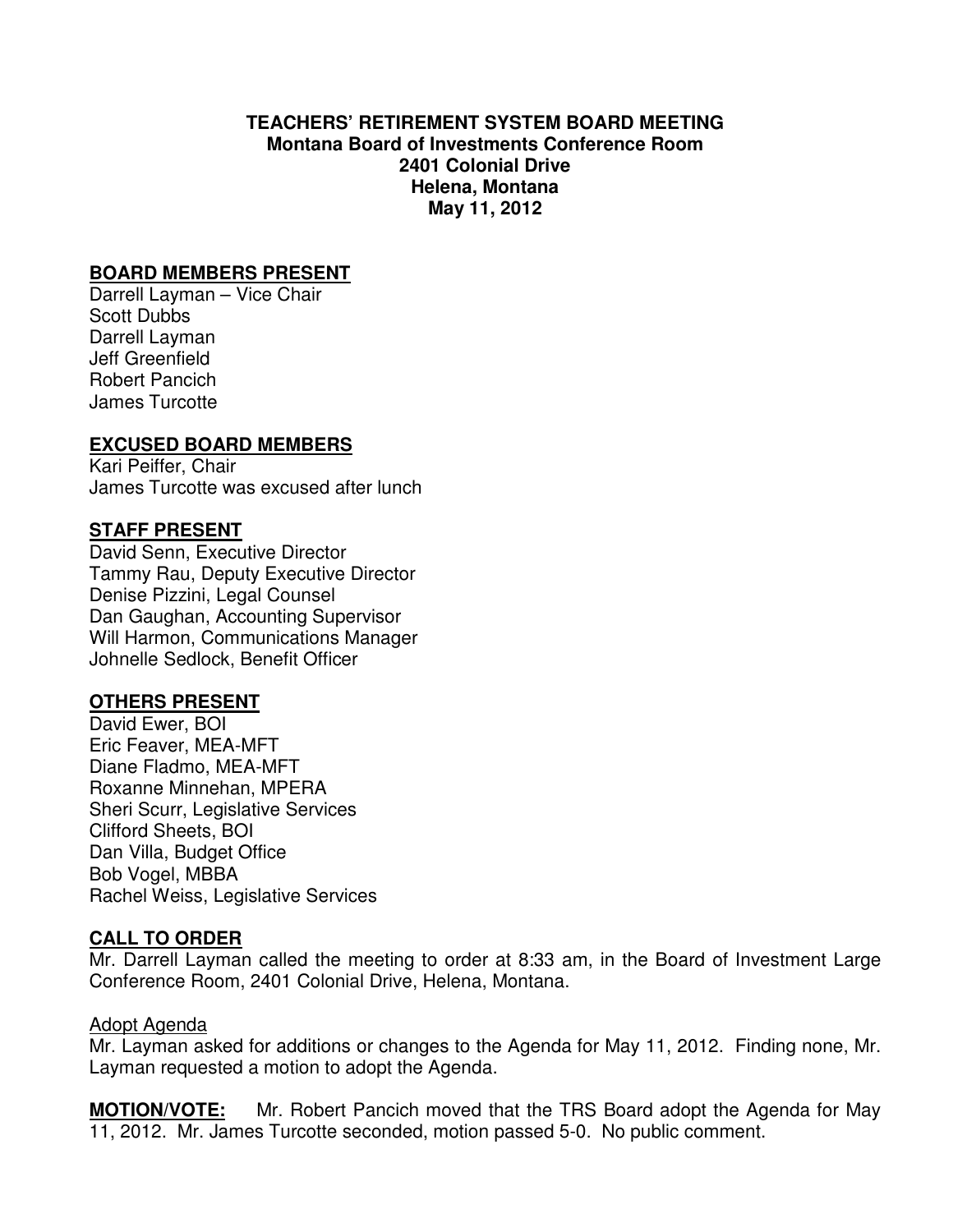#### Approval of Minutes

Mr. Layman called for changes to the February 2, 2012, Board Meeting Minutes. Finding none, Mr. Layman requested a motion to adopt the February 2, 2012 Board Minutes.

**MOTION/VOTE:** Mr. Jeff Greenfield moved that the TRS Board adopt the Thursday, February 2, 2012, Board Meeting Minutes. Mr. Scott Dubbs seconded, motion passed 5-0. No public comment.

# **Public Comment on Board Related Items**

Mr. Layman called for public comment on Board related items. No public comments were made.

## **Investments Update**

Mr. David Ewer and Mr. Clifford Sheets provided investment updates. Mr. Ewer explained the Montana Board of Investment (MBOI) work plan for 2012. He described each meeting and their agendas to date.

Mr. Sheets gave the Board an update on asset allocations and rates of return through the period ending March 31, 2012. Mr. Sheets noted there were strong and weak quarters giving positive returns over all asset classes. Mr. Sheets explained the current asset allocation has evolved from a simple structure to a more diversified asset mix. TRS net rate of return first quarter of 2012 is 7.91%. Mr. Sheets stated market growth is based upon four items: 1) US Economy – which has been disappointing, 2) European economy – which is weak at best, 3) pending economic flare ups and 4) the upcoming presidential election.

# **Governor's Pension Funding Proposal**

Mr. Dan Villa explained Governor Schweitzer's proposal to fund the pension plans. TRS' current unfunded liability is \$1.8 billion, up from \$1.4 billion in 2009. Converting to a defined contribution plan could increase the unfunded liability to \$3.7 billion. The Governor's proposal to adequately fund the pension plan would: 1) convert the service requirement for full service retirement from 25 years to 30 years, for new hires; 2) raise the highest average compensation from 3 years to 5 years, for new hires; 3) raise the early retirement age from 50 to 55, for new hires; and 4) raise the employee contribution rate by 1%, for new hires and current members; and dedicate \$25 million per year from State Land revenues to TRS. Mr. Villa discussed placing a trigger to drop the employee contribution rate back to 7.15% when funding improves. Mr. Villa stressed, contributions will not go higher than 8.15% for employees, and changes to the multiplier are not currently on the table.

The Board voiced approval of a trigger or sunset to lower contribution rates for employees, when funding improves.

Mr. Greenfield asked Mr. Villa what the recourse would be if the one-time land funds were lower than the Governor projected. Mr. Villa stated the State has bigger problems than pension plans if the land funds were lower than the \$25 million projected.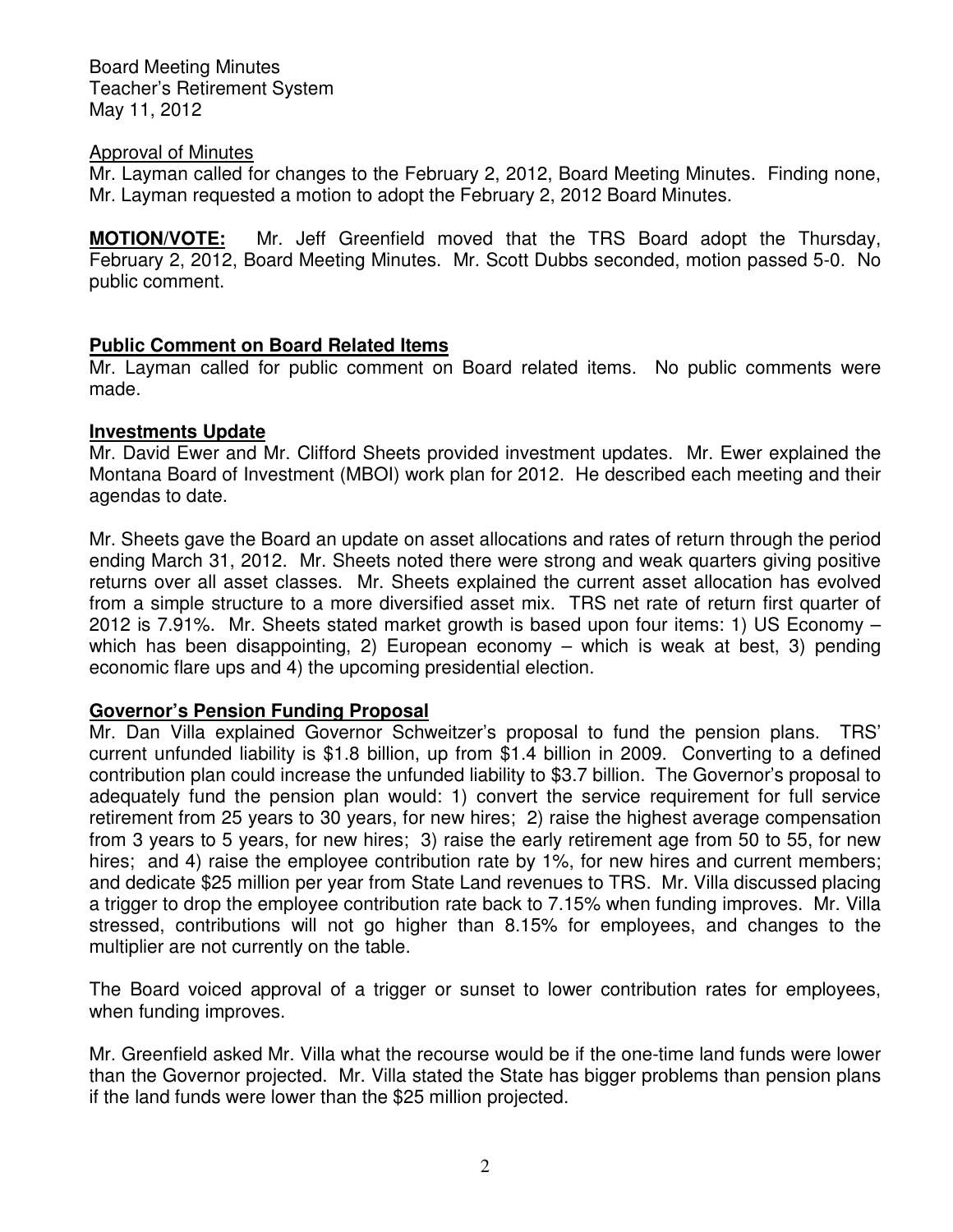Mr. Pancich expressed concern that the Governor did not address the Guaranteed Annual Benefit Adjustment (GABA) in his pension proposal. Mr. Villa explained that there is money reserved for the GABA so it is not a budgeted item.

## **Executive Director's Report**

## Addressing the Funding Shortfall - TRS Outreach Program

#### Raising Revenues & Reducing Benefits

Mr. Will Harmon, Communications Manager, gave an update on the results of the online survey. Many people voiced concerns about finances; members said the system running out of money is unacceptable. Some members worry that decision makers will overreact and the cure will be worse than the problem. Other members are angry over what they see as the state's failure to fully support the system and its teachers.

Mr. Greenfield expressed appreciation of staff work to educate the public, employers, and employees. Mr. Dubbs said the voters of Montana should be educated on the pension plans so their conversations with legislators are well informed. TRS needs to reach out to the community, educating them on the importance of fixing the pension plans. Mr. Dubbs suggested working with the unions to increase the audience for TRS webinars and educational videos.

Eric Feaver stated MEA-MFT is committed to work with TRS staff to increase education to its members.

Mr. Greenfield also stated working retirees are not paying into the system; these are positions that would be helping the system if contributing members were hired instead of non-contributing retirees.

#### Contract Rights, Politics, and Other Things that Go Bump in the Night

Denise Pizzini addressed contract rights and litigation from other states looking at the same issues as TRS. Ms. Pizzini stated there are three steps in determining whether contract rights have been impaired: 1) determine whether there is a contract, including what plan provisions are part of the contract and when contract rights attach (vest); 2) determine whether contract rights have been substantially impaired; and 3) if contract rights have been substantially impaired, determine whether the impairment was necessary and reasonable to address a public concern. With respect to the Governor's proposal, Ms. Pizzini stated most of the proposal will not impair contract rights, as they affect only new hires, with the exception of the 1% contribution increase for current (active) members, which would likely result in litigation of contract rights.

#### Legislative Concepts

## **Actuarial Funding**

The Montana Constitution requires the pension funds be funded on an actuarially sound basis. TRS is no longer actuarially sound. Based on stakeholder feedback, staff recommended the Board explore options for current members which would; 1) increase employee contributions, 2) make changes to the eligibility for survivor and disability retirement benefits, 3) repeal the \$500 death benefit and 4) seek new funding sources, such as has been proposed by the Governor.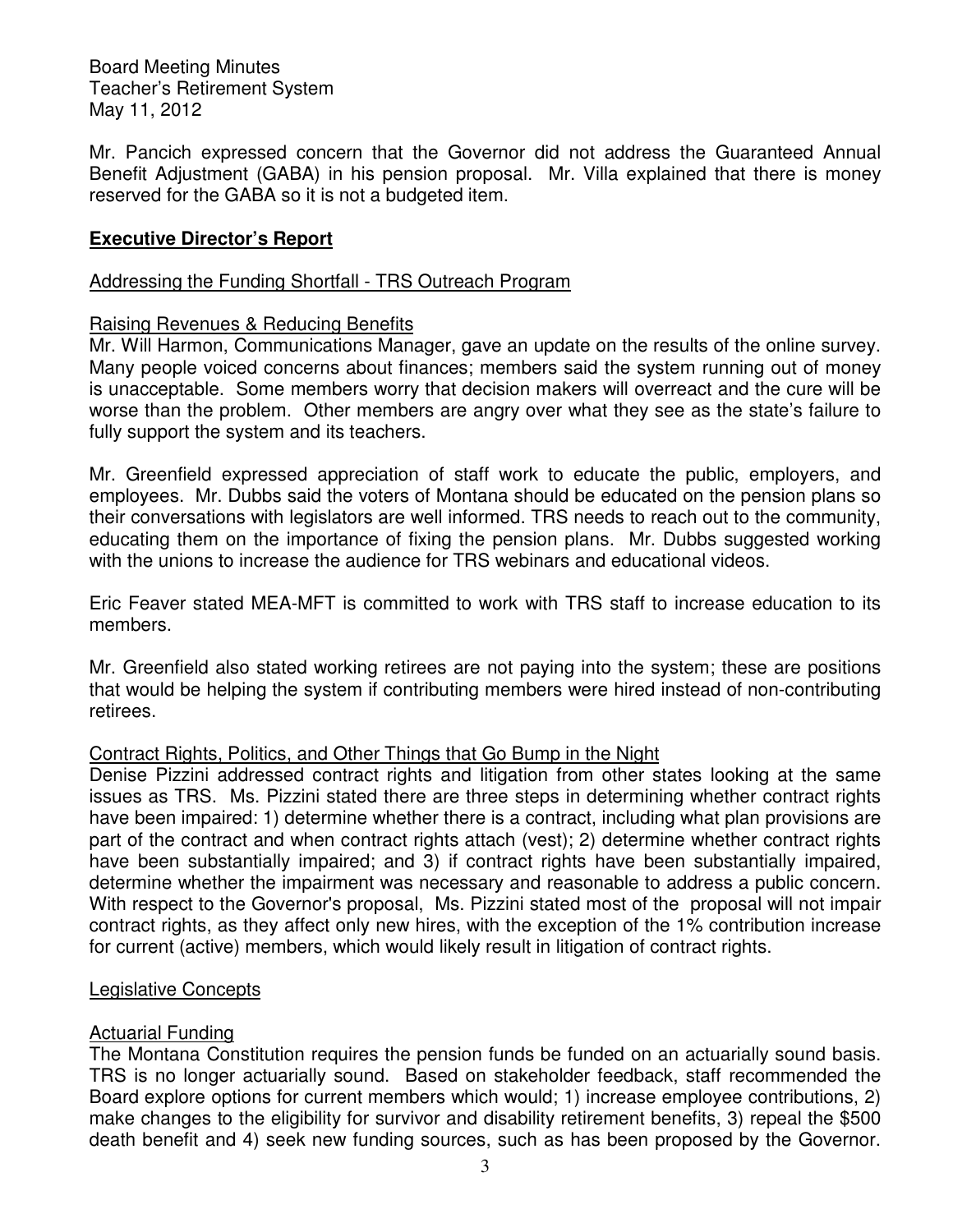For new hires staff recommend: 1) an employee contribution rate of 8.15%; 2) full service retirement eligibility requirements of age 60 and vested, or any age with 30 years of service. Alternatively a rule of 90; 3) early retirement eligibility of age 55 and vested; 4) 5-year average final compensation; 5) 2.0% multiplier with 30 or more years of service; 6) more limited eligibility requirements for survivor and disability retirement benefits; and 7) elimination of the \$500 death benefit.

Mr. Layman asked the Board members for a motion to direct staff to prepare legislation for final consideration at the September Board meeting.

**MOTION/VOTE:** Mr. Turcotte moved to direct staff to continue to explore options recommended for changes to the system. Mr. Pancich seconded the motion.

**BOARD MEMBER DISCUSSION:** Mr. Greenfield recommended the staff look at only changes to current members that potentially have the smallest possibility of litigation. Mr. Turcotte expressed support for a clean-up of the disability and survivor eligibility requirements as they apply to current members. Mr. Dubbs voiced support for continuing the \$500 death benefit. Mr. Dubbs and Mr. Turcotte did not support the 2% increase to the multiplier for new hires at this time. Mr. Greenfield supported the multiplier increase, pointing out that staff recommendation would require new hires to contribute more and work longer; if something is taken away, we should give something back.

**PUBLIC COMMENTS:** Eric Feaver, MEA-MFT, agreed that the 2% increase to the multiplier for new hires should be pursued. Mr. Feaver further stated that MEA-MFT would not support a hybrid plan proposal for new hires.

**AMENDED MOTION/VOTE:** Mr. Turcotte amended the motion to include presenting these drafts with the changes discussed by the Board at the September TRS meeting. Mr. Pancich seconded. Motion passed as amended 5-0.

#### Housekeeping

Mr. Senn stated action was not necessary individually for the Housekeeping, University, and Working Retiree legislative proposals; a combined motion was suggested.

This proposal cleans up statutes, clarifies and removes archaic language.

## University Supplemental Contribution Rate

Mr. Senn stated based upon the 2010 actuarial valuation of the university supplemental rate, the current rate needs to be increased from 4.72% to 8.52%. The 2012 Valuation would include a recommendation for any increase required.

## Working Retirees

TRS continues to experience circumstances of retired teachers returning to work as independent contractors or working concurrently in TRS and PERS eligible positions, notwithstanding prior legislative changes to expressly state and clarify working retiree limitations. As well, there currently are pending IRS regulations regarding normal retirement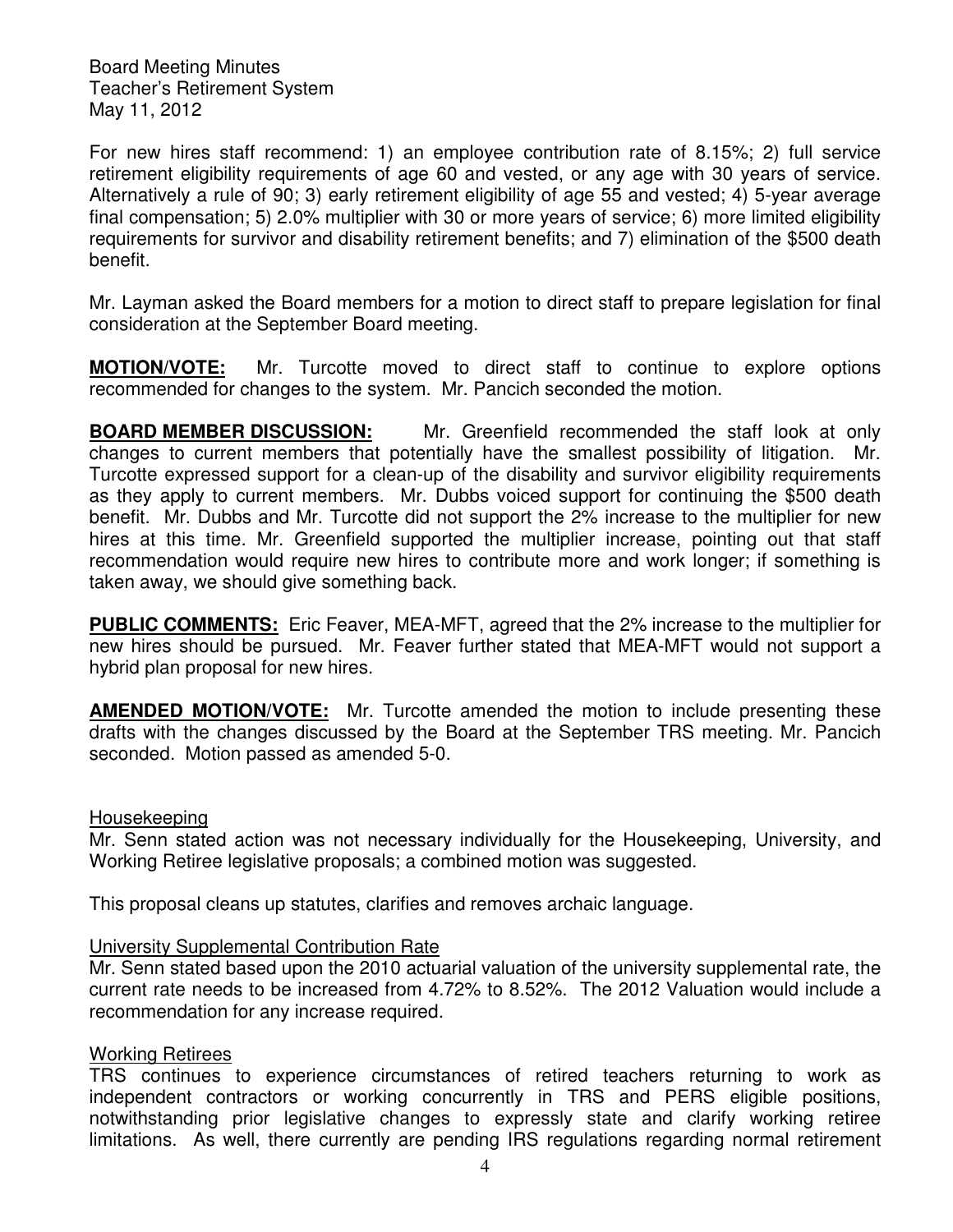age and the prohibition on in-service distributions. While TRS is waiting for additional IRS direction, it appears it will be necessary to implement an extended, required break in service, from the current standard that may be met in as little as 30 days, to at least 120 or 180 days. As an example, PERS added a 90 day break in service at the 2011 Legislative session. However, there is reason to believe a longer break in service will ultimately be required in a teachers' pension plan as a 90 day break in service, in many cases, would only account for the normal summer break in a school year.

**MOTION/VOTE:** Mr. Dubbs moved to approve the proposed legislation for Housekeeping, University Supplemental Contribution Rate, and Working Retirees. Mr. Greenfield seconded the motion.

**PUBLIC COMMENT:** Mr. Feaver stated it is necessary to establish what a break-in-service is in statute.

**VOTE:** Motion passed 5-0.

Public Comment/Recommendation on TRS Related Legislation

This was an opportunity for members of the public to comment on the proposed legislative concepts; there was no public comment.

#### Modifications to the 2012 Actuarial Valuation Report

Mr. Senn explained staff is working with the actuary to improve the 2012 valuation report. Staff recommended removing the Actuary Required Contribution (ARC) rate from future valuation summaries. Mr. Senn compared the ARC to refinancing your mortgage every year, we would always have a 30-year amortization period, and the unfunded actuarial liability would never get paid off. Staff recommended showing only the contribution rate required to actuarially fund TRS over 30 years beginning July 1, 2013. Staff is also recommending changes to the sensitivity section of the report to show all calculation based on a 30-year amortization period. Mr. Senn asked if the board would like to see this section expanded. The consensus of the board was that the current analysis was sufficient.

#### Executive Summary

In accordance with the Board's alternative work policy, Mr. Senn presented the Board with an alternative summer work schedule. Tammy Rau, Deputy Director, noted this is the busiest time of the year, and these alternate work schedules help get more accomplished during the day and are a morale booster.

## **Other Business**

## Interest Rate Credited to Member Accounts

Each year the Board is required to set the interest rate that is credited to active accounts. The current rate is 0.25%. Based on current short term rates, staff recommended the interest rate credited to active member accounts for the period of July 1, 2012 through June 30, 2013, continue at 0.25%.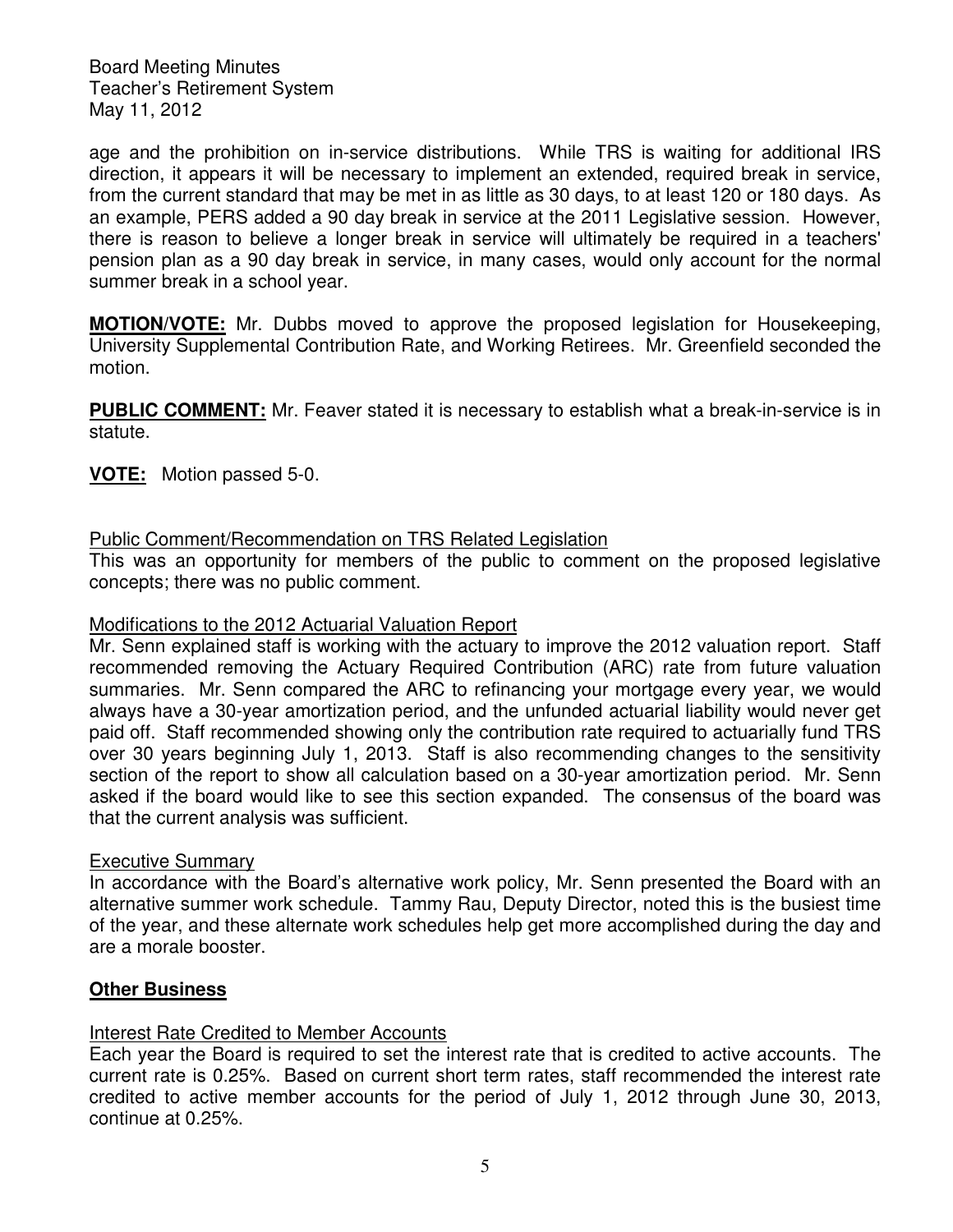**MOTION/VOTE:** Mr. Pancich moved to adopt the staff recommendation and set the interest rate credited to active member accounts at 0.25%, for the period of July 1, 2012 through June 30, 2013. Mr. Turcotte seconded, motion passed 5-0. No public comment.

## Contracted Services Agreements

ICE Miller has been TRS' tax counsel for IRS compliance since 1997. ICE Miller keeps the retirement system apprised of impending and actual modifications to tax law, tax regulations, and modifications to regulatory processes. Staff recommended the Board approve the legal services agreement addendum with ICE Miller.

**MOTION/VOTE:** Mr. Pancich moved to adopt the staff recommendation and approve the legal services agreement addendum with ICE Miller, based on time and materials not to exceed \$25,000, for fiscal year 2012 through 2013. Mr. Dubbs seconded, motion passed 5-0. No public comment.

Cavanaugh Macdonald Consulting, LLC has been TRS' actuary since 2009. Cavanaugh Macdonald agreed to renew the contract for a two-year term with no increase in fees. Staff recommended the Board renew the terms of the contract for two years effective July 1, 2012 through June 30, 2014, exercising the Procurement Act exemption for actuarial service.

**MOTION/VOTE:** Mr. Greenfield moved to adopt the staff recommendation and renew the terms of the contract for two years effective July 1, 2012 through June 30, 2014, exercising the Procurement Act exemption for actuarial service. Mr. Pancich seconded, motion passed 5-0. No public comment.

## Personnel Committee Recommendations – Pay Adjustments

Kari Peiffer, Mr. Layman, Mr. Senn, and Ms. Rau met via teleconference to discuss pay increases for three TRS employees, Johnelle Sedlock, Kim Lloyd, and Denise Pizzini. Two employees' increases are for equity and one would remedy being significantly below the state's pay midpoint. Mr. Layman asked that the Board look at other members of staff at the September TRS Board meeting.

**MOTION/VOTE:** Mr. Greenfield moved to adopt the staff recommendation and increase the pay \$1.25/hour for the three positions. Mr. Dubbs seconded, motion passed 5-0. No public comment.

# Out-of-State Travel Requests

## 2012 NCTR Conference October 6 – 11 and 2012 NCTR Trustee Workshop July 23 - 25

In the past, the Executive Director and two Board members attended the fall NCTR Annual Convention, with two Board members given the option to attend the Trustee Convention. This year, Mr. Senn recommended two Board members and not the Executive Director attend the NCTR Annual Convention in Tucson, AZ, October 7 through 11, 2012, or attend the July 23 – 25, 2012, NCTR Trustee Workshop held at Stanford University, and that Ms. Rau attend GFOA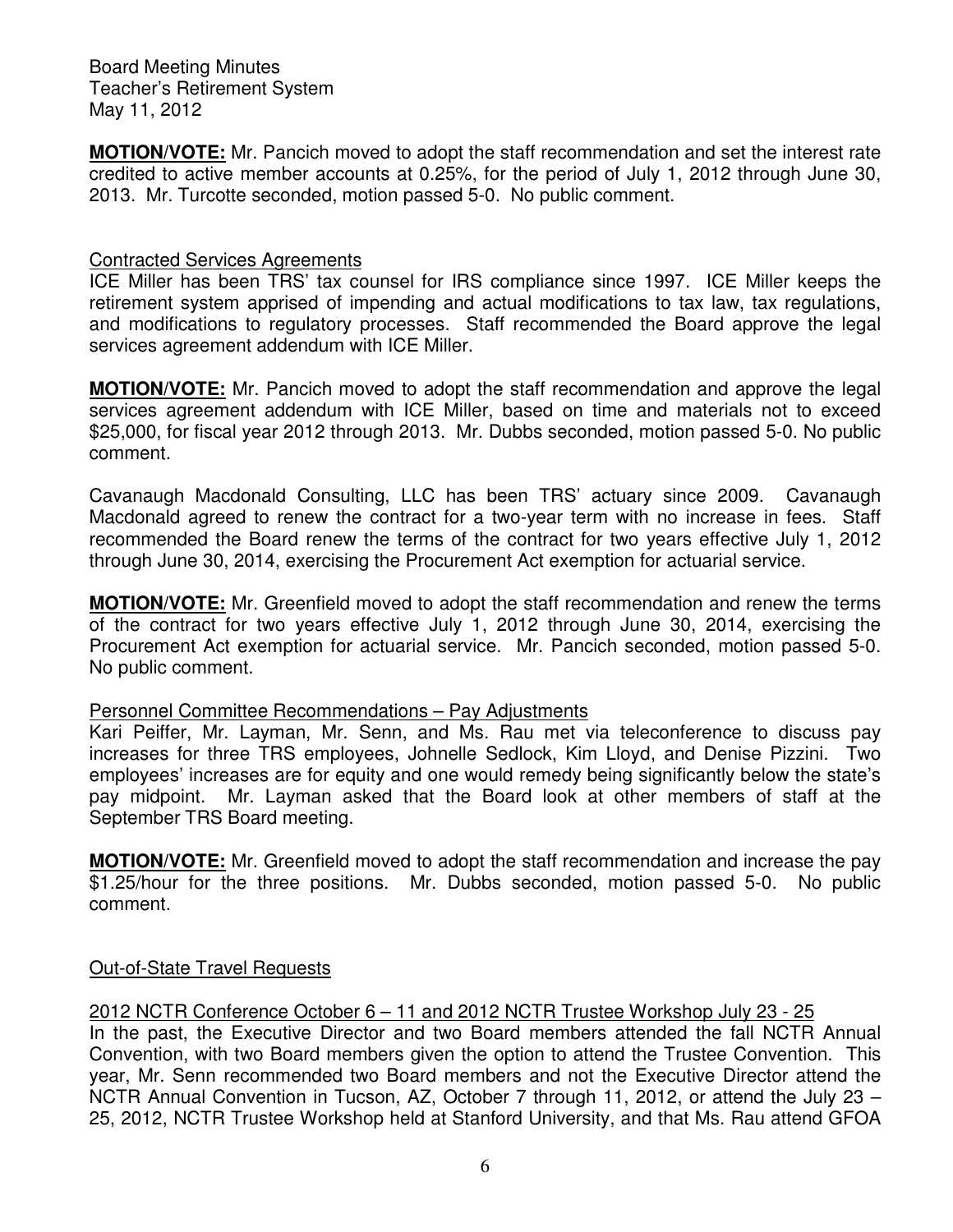in June. Ms. Peiffer and Mr. Turcotte are scheduled to attend this year, Mr. Senn asked the Board who would be interested in attending, and there were no volunteers.

**MOTION/VOTE:** Mr. Dubbs moved to approve out-of-state travel for two Board members, to attend the October 2012 NCTR annual conference, or the July 2012 NCTR Trustee Workshop, and excuse Mr. Senn from attendance this year. Mr. Greenfield seconded, motion passed 4-0. No public comment.

#### 2012 GFOA Conference June 10 – 13

In the packet, Deputy Director, Ms. Rau requested to attend the 2012 GFOA conference in Chicago, IL, June 10 through 13, 2012. It was determined to cut costs staff would attend every other year. However, this year's conference focuses on proposed GASB changes, so staff recommended Ms. Rau attend this year's GFOA conference.

**MOTION/VOTE:** Mr. Pancich moved to approve out-of-state travel for Ms. Rau to attend the 2012 GFOA conference in June. Mr. Dubbs seconded, motion passed 4-0. No public comment.

#### 2012 Public Pension Finance Forum October 7 -10

Staff recommended the Board approve travel for Dan Gaughan to attend the 2012 Public Pension Finance Forum in October.

**MOTION/VOTE:** Mr. Pancich moved to approve out-of-state travel for Mr. Gaughan to attend the 2012 Public Pension Finance Forum. Mr. Dubbs seconded, motion passed 4-0. No public comment.

#### TRS 2012-13 Budget

Mr. Gaughan addressed the Board on the fiscal year 2012-13 budget. One item not in the budget is the possibility of purchasing iPads for the Board members. They voiced concern over how this would work and what would happen if iPads were lost or stolen. Mr. Senn said he would have Rick Bush, IT Manger, give a demonstration at the next meeting. They also discussed other means of secure access to the Board packet, which would also let them look at the disabilities before the meeting. Using a drop box or state access was discussed.

Mr. Gaughan pointed out two reductions to the budget, ICE Miller from \$25,000 to \$12,500 and the single user computers and hardware was reduced by \$7,500.

**MOTION/VOTE:** Mr. Greenfield moved to approve the 2012-13 budget as presented by Mr. Gaughan. Mr. Pancich seconded, motion passed 4-0. No public comment.

#### Investment Report

Mr. Turcotte was excused; he left word that no further investment report was needed due to Mr. Ewer's and Mr. Sheets' investment update earlier in the meeting.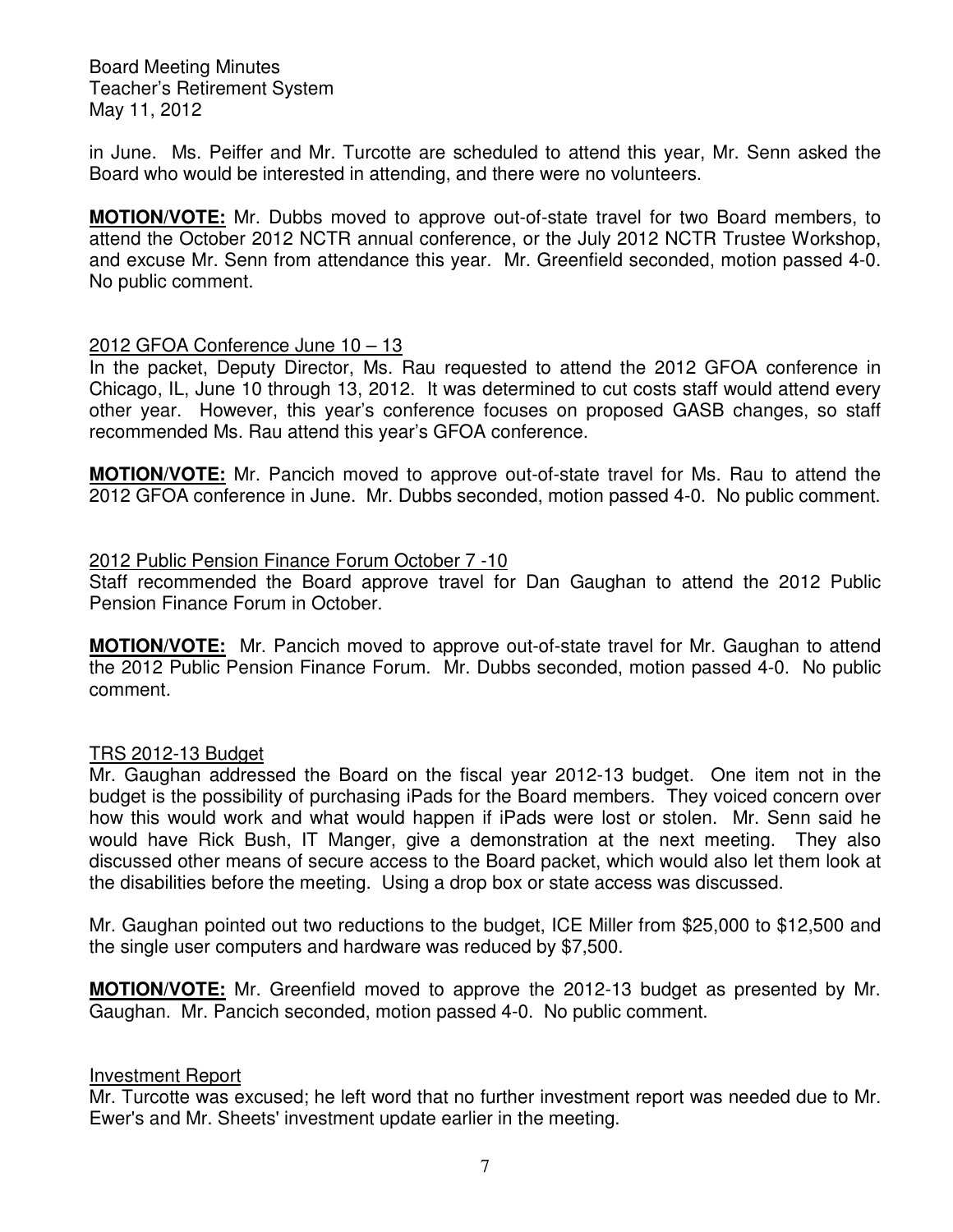#### Financial Statements and Delinquent Agency

Mr. Gaughan presented the financial statements as of April 30, 2012. The balance sheet shows the Mortgages and Real Estate Investments are zero due to the division of investment pools. This year's contributions were similar to last year's contributions. Mr. Gaughan believes the contributions from members are the same due to pay increases being frozen. Investment Earnings showed a less profitable activity. Communications showed an increase due to postage for the Horizons newsletter and member handbooks.

Mr. Gaughan explained a difference on the budget reports, a \$5,000 Hewlett Packard credit on contracted services not carried over to budget justification form.

Sunset Elementary School is the only school on the Delinquent Agency list, they paid before the meeting.

#### TRS Information Technology Plan, Fiscal Years 2012 - 2017

Mr. Senn reviewed the Executive Summary, Goals, and Objectives from the TRS Information Technology Plan submitted to the Department of Administration, State Information Technology Services Division.

#### Draft Policy on Succession Planning

Mr. Senn informed the Board the final Policy on Succession Planning will be presented at the September Board meeting. The Policy on Succession Planning ensures that the functions of key positions are cross trained with another member of staff. Mr. Senn gave an example; if he was to retire then the Board President would implement the Policy on Succession Planning, however, if it were the Accountant/Fiscal Manger to retire, Mr. Senn would implement the Policy of Succession Planning. Mr. Layman suggested two Board members work with staff; the Board President should not make the decision alone.

#### Next Meeting Dates

The next TRS Board meetings are scheduled, Friday, September 28, 2012 and Friday, December 7, 2012.

The Board and staff agreed on a summer meeting, to be held Tuesday, August 7, 2012 at 9 am. Location to be announced. Mr. Senn suggested reviewing the funding and benefits policy, governmental retirement plan definition, and legislative proposals. Mr. Senn asked for other topics to discuss during the August meeting, none were given.

## **LEGAL COUNSEL'S REPORT**

#### Summary of Legal Issues

Ms. Pizzini informed the Board that the court's order on judicial review of the Mavencamp matter has not yet been issued.

## **CLOSED MEETING**

## **DISABILITY APPLICATIONS**